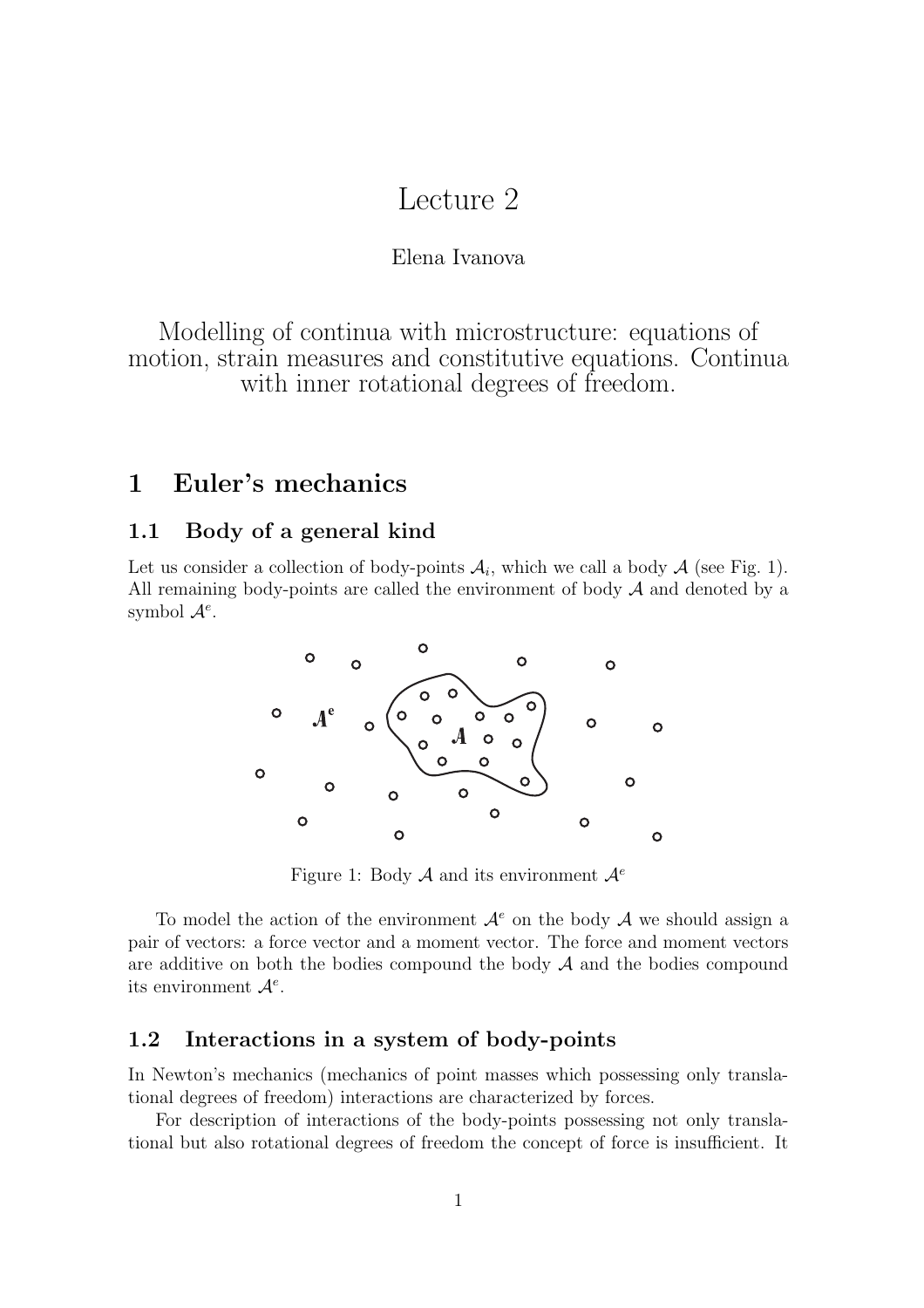is necessary to introduce the concept the properly moment as independent characteristic which can not be expressed in terms of forces.

Below we enunciate the concept of interactions of bodies of the general form, as suggested in works by P. A. Zhilin.

We denote the force acting on body A from body B by vector  $\mathbf{F}(\mathcal{A}, \mathcal{B})$ . Thus force  $\mathbf{F}(\mathcal{A}, \mathcal{B})$  is reaction of body  $\mathcal{B}$  on change of a spatial position of body  $\mathcal{A}$ .

**Definition:** Moment  $M^Q(A, \mathcal{B})$  acting on body A from body B, which is calculated with respect to a reference point  $Q$ , can be expressed as follows

$$
\mathbf{M}^{Q}(\mathcal{A}, \mathcal{B}) = (\mathbf{R}_{P} - \mathbf{R}_{Q}) \times \mathbf{F}(\mathcal{A}, \mathcal{B}) + \mathbf{L}^{P}(\mathcal{A}, \mathcal{B}),
$$
\n(1)

where vector  $\mathbf{R}_Q$  defines the position of a reference point  $Q$ , vector  $\mathbf{R}_P$  defines the position of a datum point  $P$ . The reference point  $Q$  can be chosen arbitrary but it should be fixed (motionless). The first term on the right-hand side of Eq. (1) is called the moment of force. Vector  $L^P(\mathcal{A}, \mathcal{B})$  is called the proper moment. It depends on the choice of a datum point  $P$  but not on the choice of a reference point Q. The proper moment  $\mathbf{L}^P(\mathcal{A}, \mathcal{B})$  is reaction of body  $\mathcal{B}$  on rotation of body  $\mathcal{A}$  about the datum point P.

By definition, the full moment  $\mathbf{M}^Q(\mathcal{A}, \mathcal{B})$  does not depend on the choice of a datum point. In other words, the datum point being changed, the properly moment vector varies in such a way that the full moment vector  $\mathbf{M}^Q(\mathcal{A}, \mathcal{B})$  remains unchanged. Consequently,

$$
\mathbf{L}^{S}(\mathcal{A}, \mathcal{B}) = (\mathbf{R}_{P} - \mathbf{R}_{S}) \times \mathbf{F}(\mathcal{A}, \mathcal{B}) + \mathbf{L}^{P}(\mathcal{A}, \mathcal{B}).
$$
\n(2)

Eq. (2) provides us with the relation between the proper moments calculated with respect to different datum points.

#### **1.3 The balance equations in Euler's mechanics**

In Newton's mechanics the equations of momentum balance, angular momentum balance and energy balance for system of point masses follow from the second Newton's law. In Euler's mechanics that considers the motion of the particles possessing rotational degrees of freedom and an internal structure all the balance equations are independent laws. Here we briefly formulate two fundamental laws of Euler's mechanics. The equation of energy balance will be formulated further.

*The equation of momentum balance.* The rate in the momentum change of body  $\mathcal A$  is equal to the force acting on the body  $\mathcal A$  from its environment plus the rate of the momentum supply in body  $A$ , namely:

$$
\frac{d\mathbf{K}_1(\mathcal{A})}{dt} = \mathbf{F}(\mathcal{A}, \mathcal{A}^e) + \mathbf{k}_1(\mathcal{A}).
$$
\n(3)

Here  $\mathbf{F}(\mathcal{A}, \mathcal{A}^e)$  is the force acting on the body A from its environment  $\mathcal{A}^e$ , and  $\mathbf{k}_1(\mathcal{A})$ is the rate of the momentum supply in body  $\mathcal{A}$ .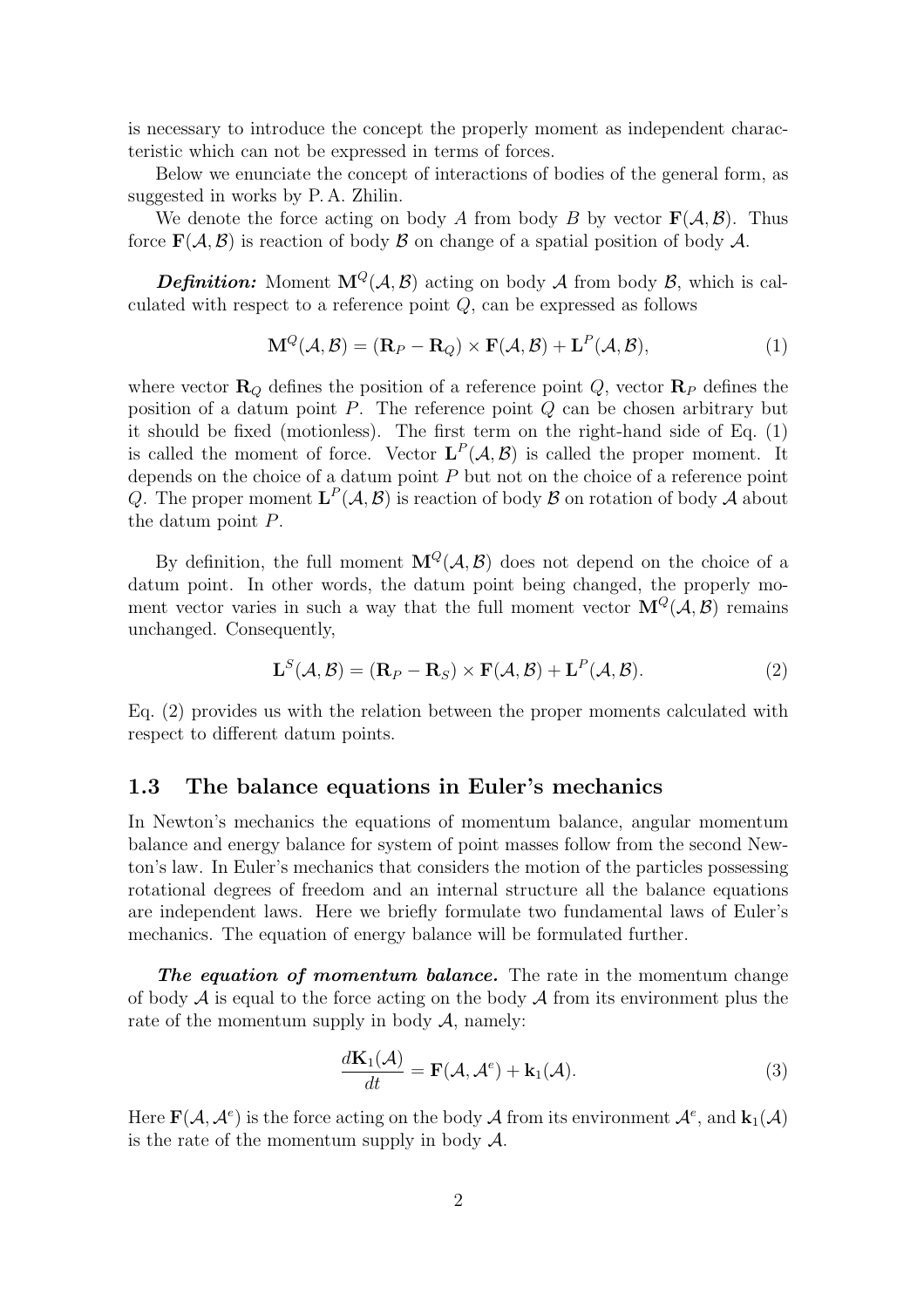*The equation of angular momentum balance.* The rate in the angular momentum change of body  $A$ , calculated with respect to a reference point  $Q$ , is equal to the moment acting on body  $A$  from its environment, calculated with respect to the same reference point Q, plus the rate of the angular momentum supply in a body  $A$ , namely:

$$
\frac{d\mathbf{K}_2^Q(\mathcal{A})}{dt} = \mathbf{M}^Q(\mathcal{A}, \mathcal{A}^e) + \mathbf{k}_2^Q(\mathcal{A}).\tag{4}
$$

Here  $\mathbf{M}^Q(\mathcal{A}, \mathcal{A}^e)$  is the moment acting on the body  $\mathcal{A}$  from its environment  $\mathcal{A}^e$ , and  $\mathbf{k}_2^Q(\mathcal{A})$  is the rate of the angular momentum supply in body  $\mathcal{A}$ .

# **1.4 The equation of energy balance**

The equation of energy balance is the third fundamental law of mechanics. Often the equation of energy balance is called the first law of thermodynamics or the first principle of thermodynamics.

*The energy balance equation.* The rate in the total energy change of body A is equal to the external force and moment power  $N(\mathcal{A}, \mathcal{A}^e)$  plus the rate of supply of the energy of non-mechanical nature  $\varepsilon(\mathcal{A})$ :

$$
\frac{dE(\mathcal{A})}{dt} = N(\mathcal{A}, \mathcal{A}^e) + \varepsilon(\mathcal{A}).
$$
\n(5)

Here the total energy of a body  $E(\mathcal{A})$  is a sum of the kinetic energy  $K(\mathcal{A})$  and the internal energy  $U(\mathcal{A})$ . The power of external actions on body  $\mathcal A$  consisting of body-points  $A_i$  is the bilinear form of velocities and actions:

$$
N(\mathcal{A}, \mathcal{A}^e) = \sum_{i} \Big[ \mathbf{F}(\mathcal{A}_i, \mathcal{A}^e) \cdot \mathbf{v}_i + \mathbf{L}(\mathcal{A}_i, \mathcal{A}^e) \cdot \boldsymbol{\omega}_i \Big]. \tag{6}
$$

It is important to notice that the power of external actions depends on the proper moments  $\mathbf{L}(\mathcal{A}_i, \mathcal{A}^e)$  rather than the full moments  $\mathbf{M}^Q(\mathcal{A}_i, \mathcal{A}^e)$ .

# **2 Continuum consisting of one-rotor gyrostats**

#### **2.1 Kinematics of the continuum**

The one-rotor gyrostat (see Fig. 2) is a complex object which consists of the carrier body and the rotor. The rotor can rotate independently of rotation of the carrier body, but it can not translate relative to the carrier body. The carrier bodies of the gyrostats are considered to be the infinitesimal rigid bodies. The rotors of the gyrostats represent body-points whose tensors of inertia are the spherical parts of tensors. The kinetic energy of such body-point takes the form

$$
K = m_* \left( \frac{1}{2} \mathbf{v} \cdot \mathbf{v} + B \mathbf{v} \cdot \boldsymbol{\omega} + \frac{1}{2} J \boldsymbol{\omega} \cdot \boldsymbol{\omega} \right).
$$
 (7)

Here  $m_*$  is the mass of the body-point, B and J are the moments of inertia of the body-point.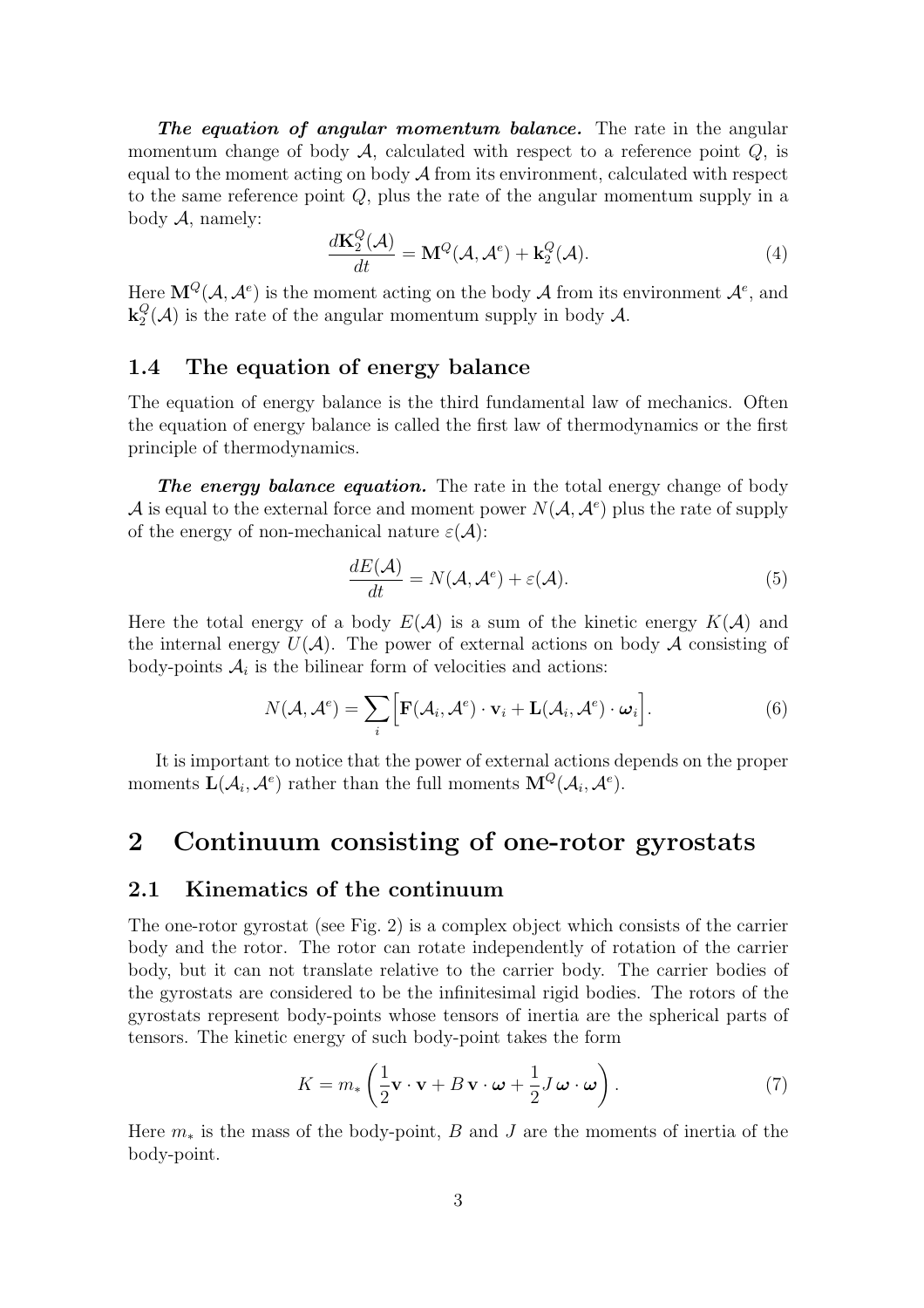

Figure 2: One-rotor gyrostat

The material medium (see Fig. 3) consisting of one-rotor gyrostats is considered. To derive the dynamic equations of the continuum we apply the spatial description. Let vector **r** determine the position of some point of space. We introduce following notations:  $\mathbf{v}(\mathbf{r}, t)$  is the velocity field;  $\mathbf{u}(\mathbf{r}, t)$  is the displacement field;  $\mathbf{P}(\mathbf{r}, t)$  and  $\tilde{\boldsymbol{\omega}}(\mathbf{r},t)$  are the fields of the rotation tensors and the angular velocity vectors of the carrier bodies;  $P(\mathbf{r}, t)$ ,  $\boldsymbol{\omega}(\mathbf{r}, t)$  are fields of the rotation tensors and the angular velocity vectors of the rotors.



Figure 3: Elementary volume of continuum consisting of one-rotor gyrostats

In the spatial description the formulas relating the velocity vector to the displacement vector and also the angular velocity vectors to the rotation tensors are written down by means of the material derivative:

$$
\mathbf{v} = \frac{\delta \mathbf{u}}{\delta t}, \qquad \tilde{\boldsymbol{\omega}} = -\frac{1}{2} \left( \frac{\delta \tilde{\mathbf{P}}}{\delta t} \cdot \tilde{\mathbf{P}}^T \right)_{\times}, \qquad \boldsymbol{\omega} = -\frac{1}{2} \left( \frac{\delta \mathbf{P}}{\delta t} \cdot \mathbf{P}^T \right)_{\times}.
$$
 (8)

Here the material derivative  $\frac{\delta}{\delta t}$  is defined as follows:

$$
\frac{\delta}{\delta t}\mathbf{u}(\mathbf{r},t) = \lim_{\Delta t \to 0} \frac{\mathbf{u}(\mathbf{r} + \mathbf{v}\Delta t, t + \Delta t) - \mathbf{u}(\mathbf{r},t)}{\Delta t} \equiv
$$
\n
$$
\equiv \frac{d}{dt}\mathbf{u}(\mathbf{r},t) + \mathbf{v}(\mathbf{r},t) \cdot \nabla \mathbf{u}(\mathbf{r},t). \tag{9}
$$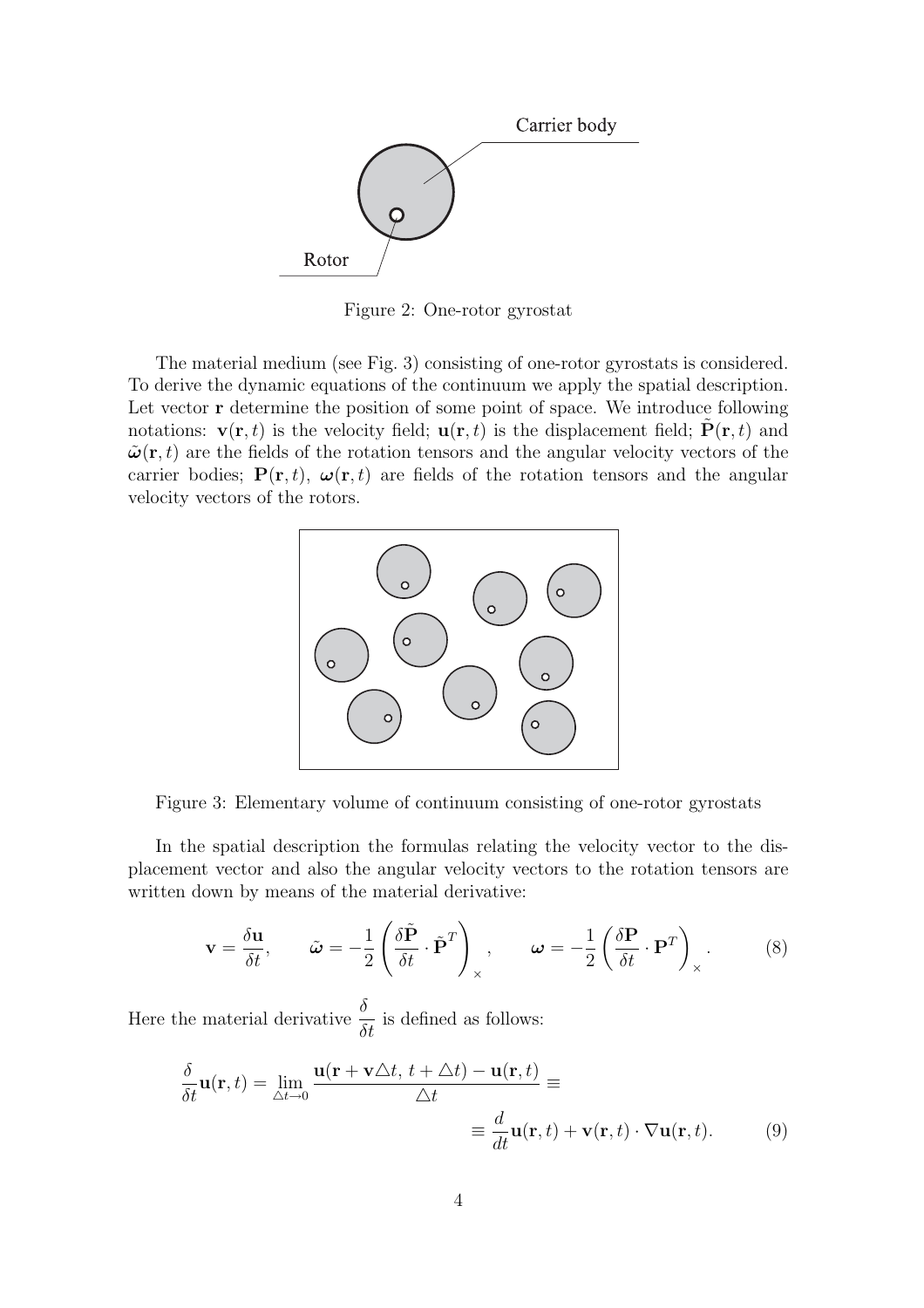### **2.2 Dynamical structure of the continuum**

The inertia properties of continuum under consideration are characterized by the mass density of the material medium  $\rho(\mathbf{r},t)$  at a given point of space, the inertia tensor  $\mathbf{I}_*$  of carrier bodies at the actual position, as well as the inertia moments B and J of rotors.

The particles of continuum under consideration possess the internal degrees of freedom. Therefore, in order to describe the motion of this continuum it is not sufficient to formulate the balance equations of the momentum and the angular momentum for the control volume of the continuum. It is necessary to add these equations to the balance equation of the angular momentum for the rotors in control volume of the continuum. Therefore below we need the densities of the momentum and the angular momentum of the carrier bodies

$$
\rho \mathbf{K}_1^{(cb)} = \rho (1 - \epsilon) \mathbf{v}, \qquad \rho \mathbf{K}_2^{(cb)} = \rho \Big[ \mathbf{r} \times (1 - \epsilon) \mathbf{v} + \mathbf{I}_* \cdot \tilde{\boldsymbol{\omega}} \Big], \tag{10}
$$

and the momentum and the angular momentum of the rotors

$$
\rho \mathbf{K}_1^{(rot)} = \rho (\epsilon \mathbf{v} + B \boldsymbol{\omega}), \qquad \rho \mathbf{K}_2^{(rot)} = \rho \Big[ \mathbf{r} \times (\epsilon \mathbf{v} + B \boldsymbol{\omega}) + B \mathbf{v} + J \boldsymbol{\omega} \Big], \qquad (11)
$$

where the angular momentum densities are calculated with respect to the origin of the reference frame.

Dimensionless parameter  $\epsilon$  in Eqs. (10), (11) characterizes the distribution of mass in the gyrostat: if m is the mass of the gyrostat then  $(1 - \epsilon)m$  is the mass of its carrier body and  $\epsilon m$  is the mass of its rotor. Below we will see that the value of parameter  $\epsilon$  is not important.

The densities of momentum and the angular momentum of continuum under consideration are

$$
\rho \mathbf{K}_1 = \rho \mathbf{K}_1^{(cb)} + \rho \mathbf{K}_1^{(rot)}, \qquad \rho \mathbf{K}_2 = \rho \mathbf{K}_2^{(cb)} + \rho \mathbf{K}_2^{(rot)}.
$$
 (12)

From Eqs.  $(10)–(12)$  it follows:

$$
\rho \mathbf{K}_1 = \rho (\mathbf{v} + B \boldsymbol{\omega}), \qquad \rho \mathbf{K}_2 = \rho \Big[ \mathbf{r} \times (\mathbf{v} + B \boldsymbol{\omega}) + \mathbf{I}_* \cdot \tilde{\boldsymbol{\omega}} + B \mathbf{v} + J \boldsymbol{\omega} \Big], \qquad (13)
$$

Below we need the density of the kinetic energy of continuum under consideration. It has the form

$$
\rho K = \rho \left( \frac{1}{2} \mathbf{v} \cdot \mathbf{v} + \frac{1}{2} \tilde{\boldsymbol{\omega}} \cdot \mathbf{I}_* \cdot \tilde{\boldsymbol{\omega}} + B \mathbf{v} \cdot \boldsymbol{\omega} + \frac{1}{2} J \boldsymbol{\omega} \cdot \boldsymbol{\omega} \right).
$$
 (14)

#### **2.3 Law of mass conservation**

Let V and S denote some fixed region in the reference frame (control volume) and its surface, respectively. Let us formulate the law of mass conservation for the control volume:

$$
\frac{d}{dt} \int_{(V)} \rho(\mathbf{r}, t) dV = - \int_{(S)} \mathbf{n} \cdot \mathbf{v}(\mathbf{r}, t) \rho(\mathbf{r}, t) dS.
$$
 (15)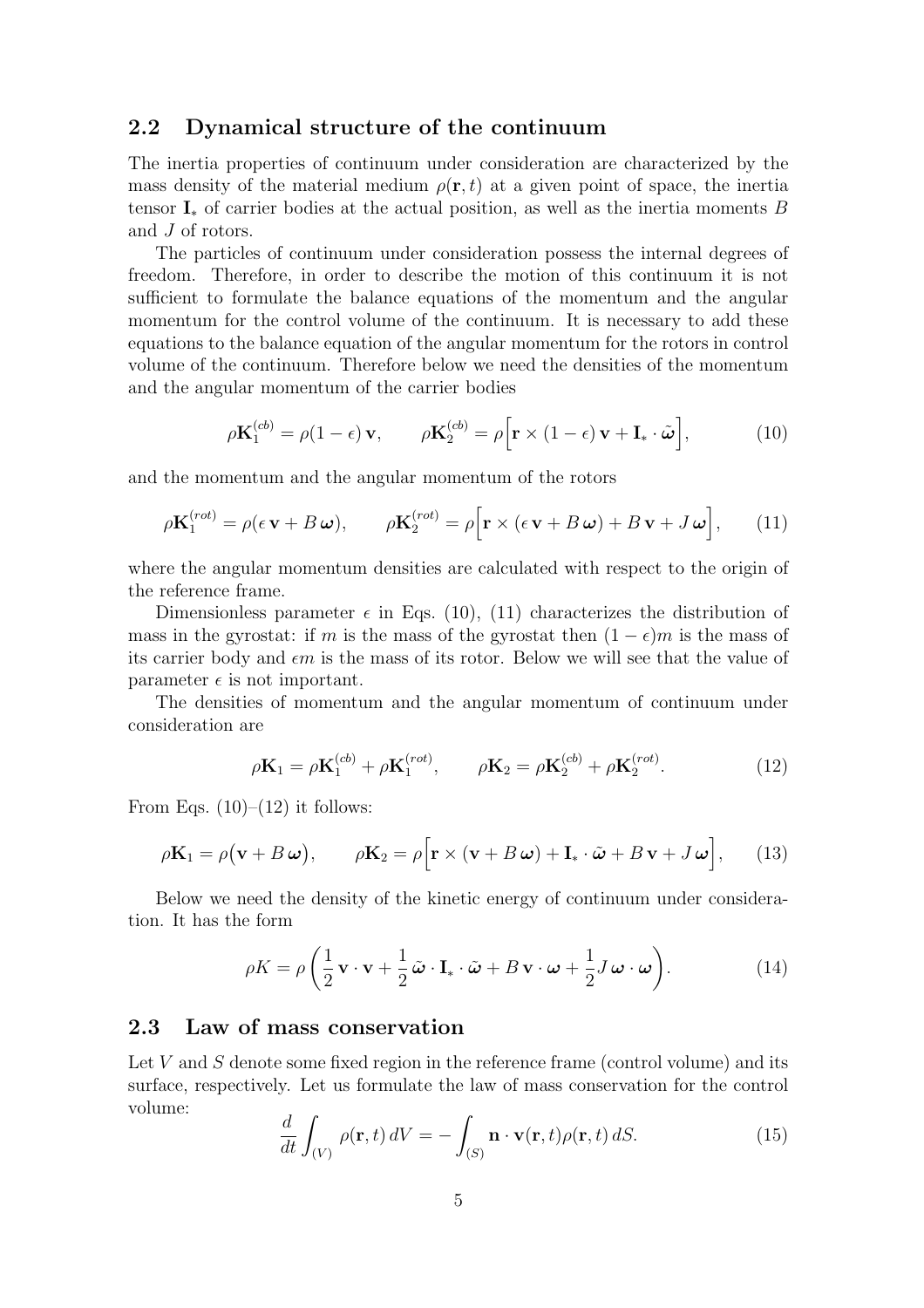Here **n** denotes the unit vector of a normal to the surface S. Using standard line of reasoning we derive from the Eq. (15) the law of mass conservation in the local form

$$
\frac{\delta \rho}{\delta t} + \rho \nabla \cdot \mathbf{v} = 0.
$$
 (16)

#### **2.4 Momentum balance equations**

Now we formulate the equation of balance of momentum (3) for the carrier bodies in control volume  $V$ :

$$
\frac{d}{dt} \int_{(V)} \rho \mathbf{K}_1^{(cb)} dV = \int_{(V)} \rho(\mathbf{f} + \mathbf{F}) dV + \int_{(S)} \boldsymbol{\tau}_n dS - \int_{(S)} (\mathbf{n} \cdot \mathbf{v}) \rho \mathbf{K}_1^{(cb)} dS. \tag{17}
$$

Here **f** is the mass density of external forces; **F** is the mass density of forces modelling the effect of the rotors;  $\tau_n$  is the force vector modelling the influence of surrounding medium on the carrier bodies of gyrostats being on surface  $S$  of control volume  $V$ . Next we formulate the equation of balance of momentum (3) for the rotors in control volume  $V$ :

$$
\frac{d}{dt} \int_{(V)} \rho \mathbf{K}_1^{(rot)} dV = -\int_{(V)} \rho \mathbf{F} dV - \int_{(S)} (\mathbf{n} \cdot \mathbf{v}) \rho \mathbf{K}_1^{(rot)} dS.
$$
 (18)

The rotors are assumed to interact only by moment rather than forces. External force actions on the rotors is also supposed to be absent.

By standard reasoning we introduce the concept of stress tensor concerned with the force vector  $\tau_n$  by relation  $\tau_n = \mathbf{n} \cdot \tau$  and from Eqs. (17), (18) we derive the local form of the momentum balance equations for the carrier bodies and the rotors:

$$
\nabla \cdot \boldsymbol{\tau} + \rho (\mathbf{f} + \mathbf{F}) = \rho (1 - \epsilon) \frac{\delta \mathbf{v}}{\delta t}, \qquad -\rho \mathbf{F} = \rho \frac{\delta}{\delta t} (\epsilon \mathbf{v} + B \boldsymbol{\omega}). \tag{19}
$$

By obtaining Eqs.  $(19)$  we used expressions for the momentum densities  $(10)$ ,  $(11)$ and the mass balance equation (16). Summing up both sides of Eqs. (19) we obtain the momentum balance equations for the gyrostats

$$
\nabla \cdot \boldsymbol{\tau} + \rho \mathbf{f} = \rho \frac{\delta}{\delta t} (\mathbf{v} + B\boldsymbol{\omega}). \tag{20}
$$

#### **2.5 Angular momentum balance equations**

Now we formulate the equation of balance of angular momentum (4) for the carrier bodies in control volume  $V$ :

$$
\frac{d}{dt} \int_{(V)} \rho \mathbf{K}_2^{(cb)} dV = \int_{(V)} \rho (\mathbf{r} \times \mathbf{f} + \mathbf{r} \times \mathbf{F} + \mathbf{m}) dV + \int_{(S)} (\mathbf{r} \times \boldsymbol{\tau}_n + \boldsymbol{\mu}_n) dS -
$$

$$
- \int_{(S)} (\mathbf{n} \cdot \mathbf{v}) \rho \mathbf{K}_2^{(cb)} dS. \quad (21)
$$

Here **m** is the mass density of external moments acting on the carrier bodies of gyrostats;  $\mu_n$  is the moment vector modelling the influence of surrounding medium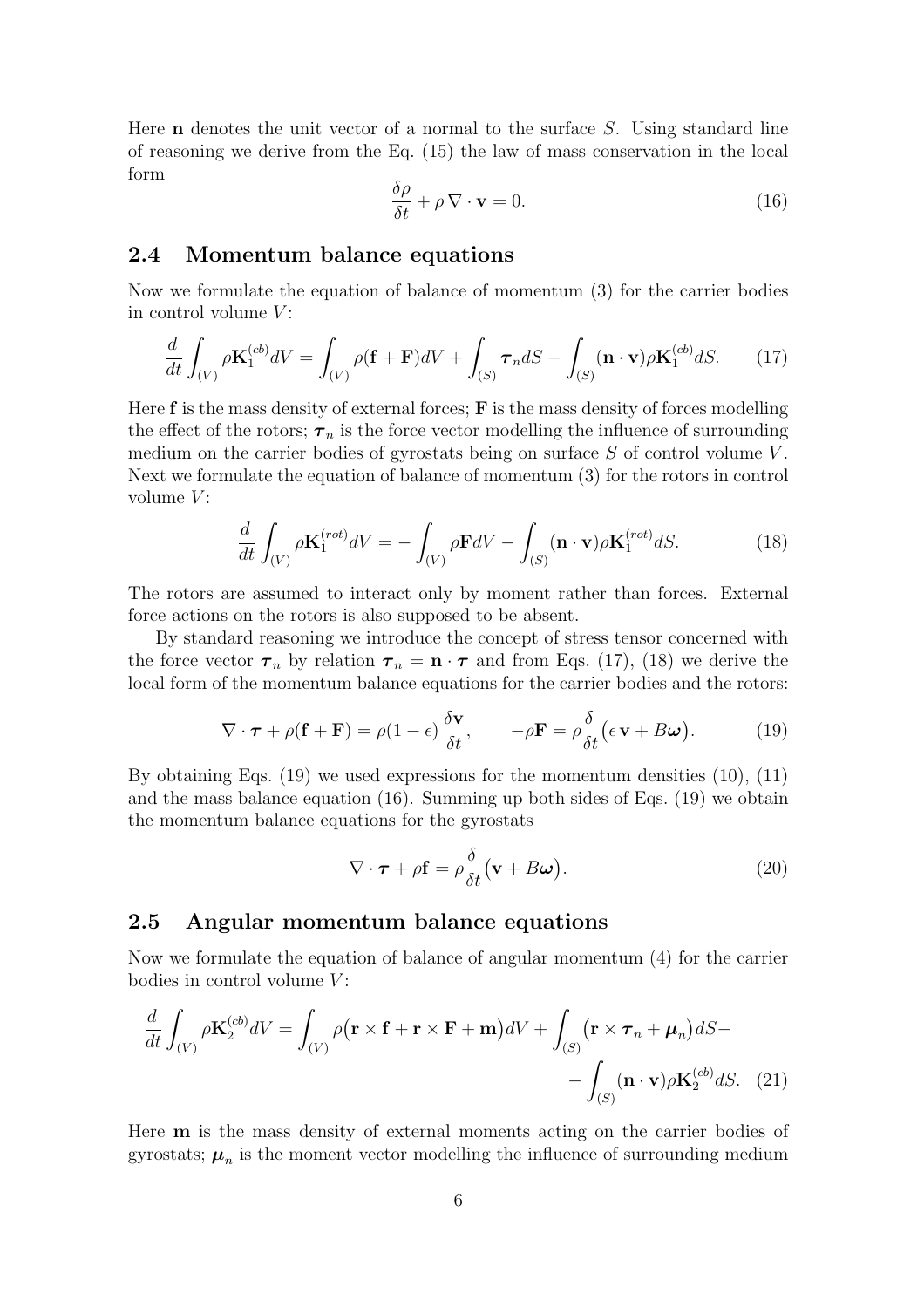on the carrier bodies of gyrostats being on surface  $S$  of control volume V. Next we formulate the equation of balance of angular momentum (4) for the rotors in control volume  $V$ :

$$
\frac{d}{dt} \int_{(V)} \rho \mathbf{K}_2^{(rot)} dV = \int_{(V)} \rho \left( -\mathbf{r} \times \mathbf{F} + \mathbf{L} \right) dV + \int_{(S)} \mathbf{T}_n dS - \int_{(S)} (\mathbf{n} \cdot \mathbf{v}) \rho \mathbf{K}_2^{(rot)} dS. \tag{22}
$$

Here **L** is the mass density of external moments acting on the rotors;  $\mathbf{T}_n$  is the moment vector modelling the influence of surrounding medium on the rotors of gyrostats on surface  $S$  of control volume  $V$ .

By standard reasoning we introduce the concept of moment stress tensors  $\mu$  and **T** which are concerned with the moment vectors  $\mu_n$  and  $\mathbf{T}_n$  by relations:  $\mu_n = \mathbf{n} \cdot \mu$ ,  $\mathbf{T}_n = \mathbf{n} \cdot \mathbf{T}$ . Also by standard reasoning we derive the equations of balance of angular momentum in the local form from Eqs.  $(21)$ ,  $(22)$ . After simple transformations these equations can be written in the form

$$
\nabla \cdot \boldsymbol{\mu} + \boldsymbol{\tau}_{\times} + \rho \mathbf{m} = \rho \frac{\delta}{\delta t} (\mathbf{I}_{*} \cdot \tilde{\boldsymbol{\omega}}).
$$
 (23)

$$
\nabla \cdot \mathbf{T} + \rho \mathbf{L} = \rho \Big[ \mathbf{v} \times B \boldsymbol{\omega} + \frac{\delta}{\delta t} \big( B \mathbf{v} + J \boldsymbol{\omega} \big) \Big]. \tag{24}
$$

By obtaining Eqs. (23), (24) we used expression for the angular momentum densities (10), (11), the equation of mass balance (16), and the equations of momentum balance (19). Eq. (23) describes the rotational motion of the carrier bodies and Eq. (24) characterizes the motion of the rotors. It is easy to see that Eqs. (23), (24) do not contain parameter  $\epsilon$ .

#### **2.6 Equation of energy balance**

Now we formulate the equation of energy balance (5) for the material medium in control volume  $V$ :

$$
\frac{d}{dt} \int_{(V)} \rho(K+U)dV = \int_{(V)} \rho(\mathbf{f} \cdot \mathbf{v} + \mathbf{m} \cdot \tilde{\boldsymbol{\omega}} + \mathbf{L} \cdot \boldsymbol{\omega} + Q)dV +
$$

$$
+ \int_{(S)} (\boldsymbol{\tau}_n \cdot \mathbf{v} + \boldsymbol{\mu}_n \cdot \tilde{\boldsymbol{\omega}} + \mathbf{T}_n \cdot \boldsymbol{\omega} + H_n)dS - \int_{(S)} (\mathbf{n} \cdot \mathbf{v}) \rho(K+U)dS. \tag{25}
$$

Here U is the internal energy density per unit mass;  $Q$  and  $H_n$  are the rate of the energy supply in volume and through surface  $S$  respectively. The rate of the energy supply through the surface can be expressed in term of energy-flux vector **H** by the formula  $H_n = \mathbf{n} \cdot \mathbf{H}$ .

By standard reasoning, taking into account the equation of mass balance (16) we transform the equation of energy balance (25) to the local form

$$
\rho \frac{\delta}{\delta t}(K+U) = \rho \mathbf{f} \cdot \mathbf{v} + \rho \mathbf{m} \cdot \tilde{\boldsymbol{\omega}} + \rho \mathbf{L} \cdot \boldsymbol{\omega} + (\nabla \cdot \boldsymbol{\tau}) \cdot \mathbf{v} + (\nabla \cdot \boldsymbol{\mu}) \cdot \tilde{\boldsymbol{\omega}} +
$$
  
+ 
$$
(\nabla \cdot \mathbf{T}) \cdot \boldsymbol{\omega} + \boldsymbol{\tau}^T \cdot \nabla \mathbf{v} + \boldsymbol{\mu}^T \cdot \nabla \tilde{\boldsymbol{\omega}} + \mathbf{T}^T \cdot \nabla \boldsymbol{\omega} + \nabla \cdot \mathbf{H} + \rho Q. \quad (26)
$$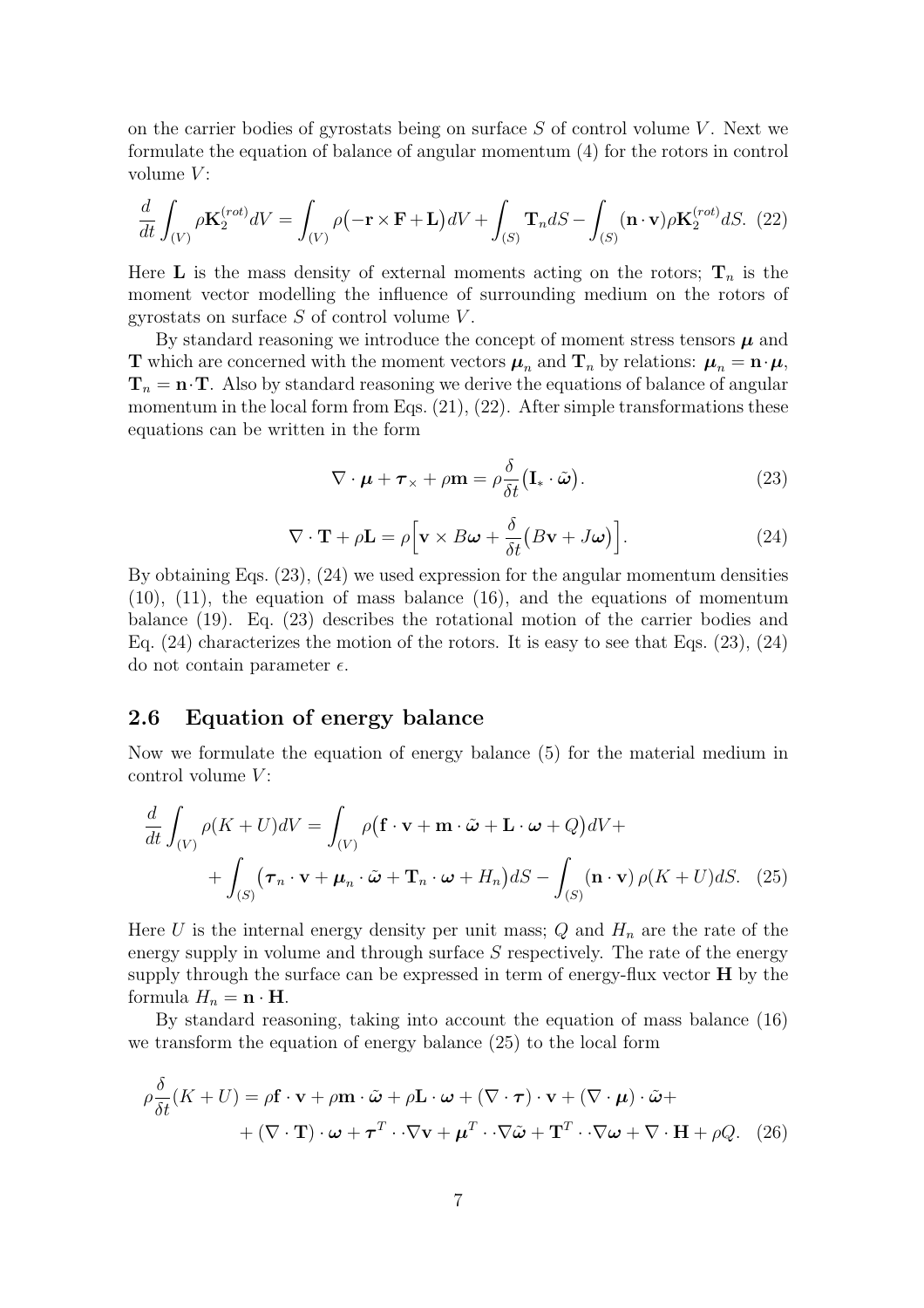Using expression (14) for the kinetic energy density and the balance equations (20), (23), (24) we transform the energy balance equation (26) to the form

$$
\rho \frac{\delta U}{\delta t} = \boldsymbol{\tau}^T \cdot \left( \nabla \mathbf{v} + \mathbf{E} \times \tilde{\boldsymbol{\omega}} \right) + \boldsymbol{\mu}^T \cdot \nabla \tilde{\boldsymbol{\omega}} + \mathbf{T}^T \cdot \nabla \boldsymbol{\omega} + \nabla \cdot \mathbf{H} + \rho Q. \qquad (27)
$$

If the supply of energy of "non-mechanical nature" is ignored, i. e. the body under consideration is assumed to be isolated, then Eq. (27) takes a more simple form:

$$
\rho \frac{\delta U}{\delta t} = \boldsymbol{\tau}^T \cdot (\nabla \mathbf{v} + \mathbf{E} \times \tilde{\boldsymbol{\omega}}) + \boldsymbol{\mu}^T \cdot \nabla \tilde{\boldsymbol{\omega}} + \mathbf{T}^T \cdot \nabla \boldsymbol{\omega}.
$$
 (28)

Below we consider only isolated bodies. Furthermore we are going to derive equations of dynamics, expressions for strain tensors, and constitutive equations in the framework of the geometrically linear theory.

#### **2.7 Linear theory of the elastic medium**

Let us consider tensor  $P(\mathbf{r}, t)$  (rotation tensor of carrier bodies) and tensor  $P(\mathbf{r}, t)$ (rotation tensor of rotors). We assume that in the reference configurations the tensors  $\mathbf{P}(\mathbf{r},t)$  and  $\mathbf{P}(\mathbf{r},t)$  are equal to the unit tensor. Therefore, upon the linearization near the reference position they take the form

$$
\tilde{\mathbf{P}}(\mathbf{r},t) = \mathbf{E} + \boldsymbol{\varphi}(\mathbf{r},t) \times \mathbf{E}, \qquad \mathbf{P}(\mathbf{r},t) = \mathbf{E} + \boldsymbol{\theta}(\mathbf{r},t) \times \mathbf{E}, \tag{29}
$$

where  $\varphi(\mathbf{r},t)$ ,  $\theta(\mathbf{r},t)$  are the rotation vector fields of carrier bodies and rotors, respectively. Kinematic relations (8) in the linear approximation are

$$
\mathbf{v} = \frac{d\mathbf{u}}{dt}, \qquad \tilde{\boldsymbol{\omega}} = \frac{d\boldsymbol{\varphi}}{dt}, \qquad \boldsymbol{\omega} = \frac{d\boldsymbol{\theta}}{dt}.
$$
 (30)

The mass balance equation (16) in the linear approximation takes the form

$$
\frac{d\rho}{dt} + \rho_* \nabla \cdot \mathbf{v} = 0 \qquad \Rightarrow \qquad \rho = \rho_* \left( 1 - \nabla \cdot \mathbf{u} \right). \tag{31}
$$

Here  $\rho_*$  is mass density per unit volume in the reference position. Note that mass density at the initial time instant  $\rho_0$  may not coincide with the mass density in the reference position  $\rho_*$ . These two quantities are related with each other by the formula

$$
\rho_0 = \rho_* \left( 1 - \nabla \cdot \mathbf{u}_0 \right),\tag{32}
$$

and they coincide only if the material medium is not deformable at the initial time instant.

In view of the above simplifications the equation of motion of the material continuum (20), (23) can be rewritten in the form

$$
\nabla \cdot \boldsymbol{\tau} + \rho_* \mathbf{f} = \rho_* \frac{d}{dt} (\mathbf{v} + B\boldsymbol{\omega}), \qquad \nabla \cdot \boldsymbol{\mu} + \boldsymbol{\tau}_* + \rho_* \mathbf{m} = \rho_* \frac{d}{dt} (\mathbf{I}^{(0)}_* \cdot \tilde{\boldsymbol{\omega}}), \qquad (33)
$$

where inertia tensor  $\mathbf{I}_{*}^{(0)}$  is calculated in the reference configuration. The equation of motion of the rotors (24) takes the form

$$
\nabla \cdot \mathbf{T} + \rho_* \mathbf{L} = \rho_* \frac{d}{dt} (B\mathbf{v} + J\boldsymbol{\omega}), \qquad (34)
$$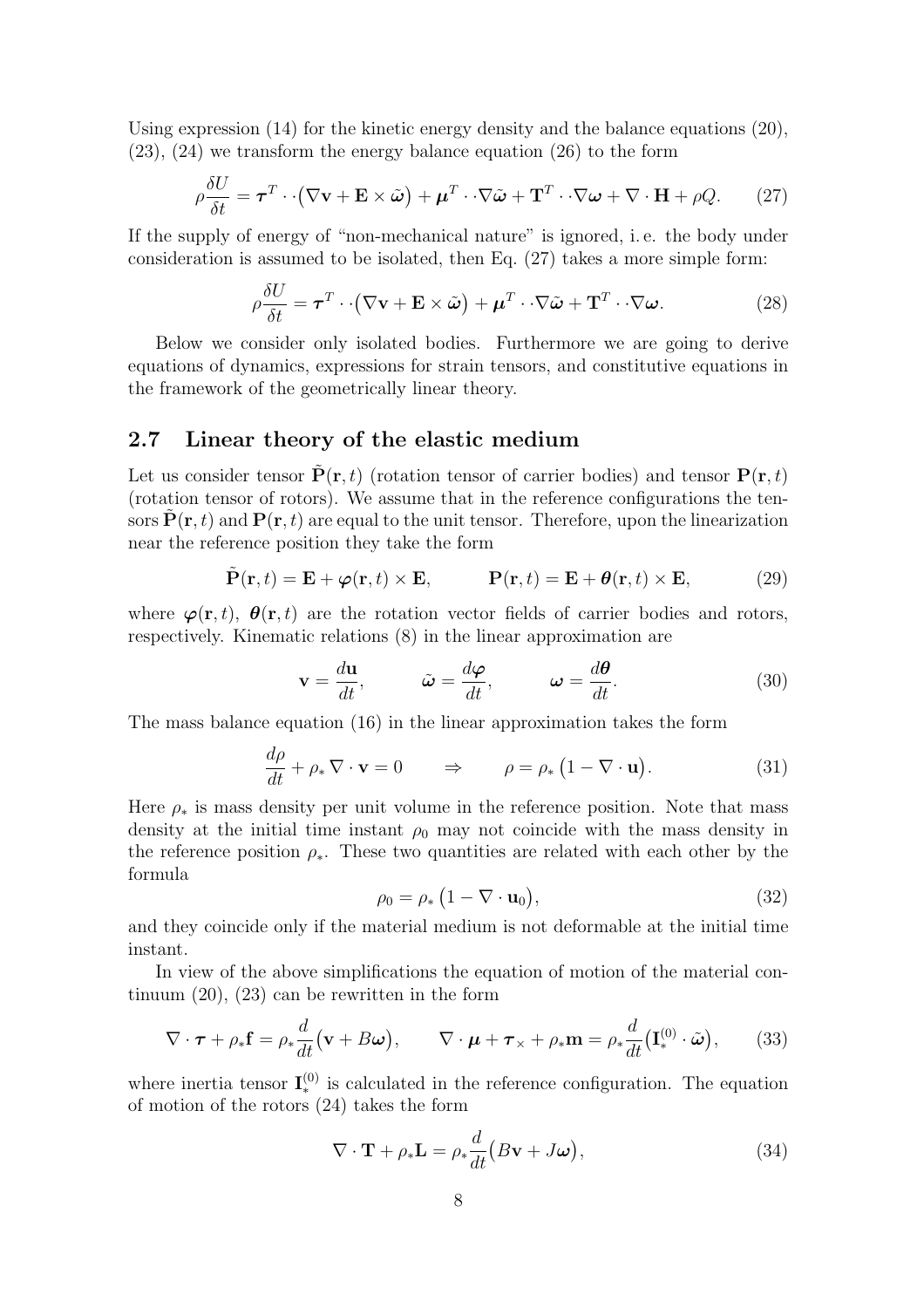and after simple transformations the equation of energy balance (28) is written as follows:

$$
\rho_* \frac{dU}{dt} = \boldsymbol{\tau}^T \cdot \frac{d\boldsymbol{\varepsilon}}{dt} + \boldsymbol{\mu}^T \cdot \frac{d\boldsymbol{\kappa}}{dt} + \mathbf{T}^T \cdot \frac{d\boldsymbol{\vartheta}}{dt},\tag{35}
$$

where the strain tensors  $\varepsilon$ ,  $\kappa$ ,  $\vartheta$  are introduced into consideration. These tensors are calculated by the formulas

$$
\boldsymbol{\varepsilon} = \nabla \mathbf{u} + \mathbf{E} \times \boldsymbol{\varphi}, \qquad \boldsymbol{\kappa} = \nabla \boldsymbol{\varphi}, \qquad \boldsymbol{\vartheta} = \nabla \boldsymbol{\theta}.
$$
 (36)

In what follows we consider the elastic material i. e. a material whose density of internal energy and the tensors of force and moment stresses depend only on the strain tensors and do not depend on velocities. For the elastic material the Cauchy–Green relations follow from the equation of energy balance (35):

$$
\boldsymbol{\tau} = \rho_* \frac{\partial U}{\partial \boldsymbol{\varepsilon}}, \qquad \boldsymbol{\mu} = \rho_* \frac{\partial U}{\partial \boldsymbol{\kappa}}, \qquad \mathbf{T} = \rho_* \frac{\partial U}{\partial \boldsymbol{\vartheta}}.
$$
 (37)

To close the system of differential equations it is necessary to express the internal energy as a function of the strain tensors

$$
\rho_* U = \rho_* U(\boldsymbol{\varepsilon}, \boldsymbol{\kappa}, \boldsymbol{\vartheta}). \tag{38}
$$

Now we consider the physically linear theory and therefore we represent the density of internal energy in the following form:

$$
\rho_* U = \boldsymbol{\tau}_0^T \cdot \boldsymbol{\epsilon} + \boldsymbol{\mu}_0^T \cdot \boldsymbol{\kappa} + \mathbf{T}_*^T \cdot \boldsymbol{\vartheta} + \frac{1}{2} \boldsymbol{\epsilon} \cdot \boldsymbol{\vartheta} + \mathbf{C}_1 \cdot \boldsymbol{\epsilon} + \boldsymbol{\epsilon} \cdot \boldsymbol{\vartheta} + \mathbf{C}_2 \cdot \boldsymbol{\kappa} + \frac{1}{2} \boldsymbol{\kappa} \cdot \boldsymbol{\vartheta} + \mathbf{C}_3 \cdot \boldsymbol{\kappa} + \boldsymbol{\epsilon} \cdot \boldsymbol{\vartheta} + \mathbf{C}_4 \cdot \boldsymbol{\vartheta} + \boldsymbol{\kappa} \cdot \boldsymbol{\vartheta} + \frac{1}{2} \boldsymbol{\vartheta} \cdot \boldsymbol{\vartheta} + \frac{1}{2} \boldsymbol{\vartheta} \cdot \boldsymbol{\vartheta}.
$$
 (39)

Coefficients  $\tau_0$ ,  $\mu_0$  and  $\text{T}_{*}$  are called the initial stresses. Coefficients of the quadratic form (39) are called the stiffness tensors. In the linear theory the stiffness tensors do not depend on time. The only restriction imposed on the stiffness tensors is concerned with the requirement of positive definiteness of the quadratic form (39). The structure of the stiffness tensors and the values of the coefficients of elasticity are determined by the physical properties of the material medium.

After substituting expression for the density of internal energy (39) in the Cauchy– Green relations (37) we obtain the following constitutive equations:

$$
\boldsymbol{\tau}^T = \boldsymbol{\tau}_0^T + {}^{4}\mathbf{C}_1 \cdot \boldsymbol{\epsilon} + {}^{4}\mathbf{C}_2 \cdot \boldsymbol{\kappa} + {}^{4}\mathbf{C}_4 \cdot \boldsymbol{\vartheta},
$$

$$
\boldsymbol{\mu}^T = \boldsymbol{\mu}_0^T + \boldsymbol{\epsilon} \cdot {}^{4}\mathbf{C}_2 + {}^{4}\mathbf{C}_3 \cdot \boldsymbol{\kappa} + {}^{4}\mathbf{C}_5 \cdot \boldsymbol{\vartheta},
$$

$$
\mathbf{T}^T = \mathbf{T}_*^T + \boldsymbol{\epsilon} \cdot {}^{4}\mathbf{C}_4 + \boldsymbol{\kappa} \cdot {}^{4}\mathbf{C}_5 + {}^{4}\mathbf{C}_6 \cdot \boldsymbol{\vartheta}. \tag{40}
$$

According to Eqs. (40) all stress tensors can depend on all strain tensors. It means, in particular, that the moment stress tensor of rotors can depend not only on their relative orientation, but also on the relative orientation and relative position of the carrier bodies.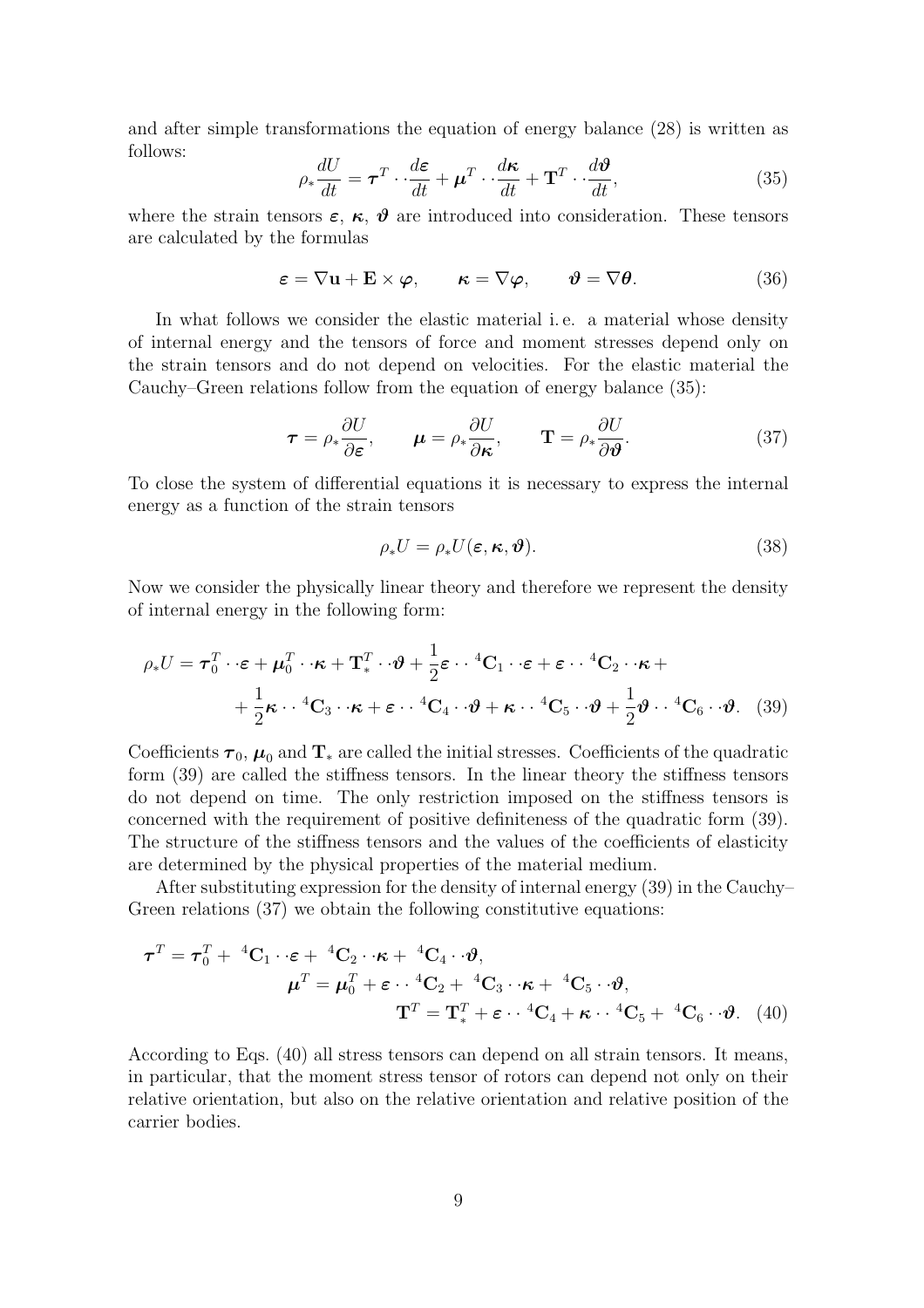# **3 Continuum consisting of multi-rotor gyrostats**

# **3.1 Kinematics of the continuum**

The multi-rotor gyrostat (see Fig. 4) is a complex object which consists of the carrier body and N rotors. The carrier body and the rotors of the gyrostat are considered to be the infinitesimal rigid bodies. The carrier body has an arbitrary tensor of inertia. The rotors are the axisymmetric rigid bodies. The axes of symmetry of the rotors are fixed with respect to the carrier body. The rotors can not translate relative to the carrier body, and they can rotate independently of rotation of the carrier body only about their axes of symmetry.



Figure 4: Multi-rotor gyrostat

Now we consider the material medium (see Fig. 5) consisting of multi-rotor gyrostats. Let vector **r** determine the position of some point of space. We introduce following notations:  $\mathbf{v}(\mathbf{r},t)$  is the velocity field;  $\mathbf{u}(\mathbf{r},t)$  is the displacement field;  ${\bf P}_0({\bf r}, t)$ ,  $\omega_0({\bf r}, t)$  are the fields of the rotation tensors and the angular velocity vectors of the carrier bodies;  $P_i(r, t)$ ,  $\omega_i(r, t)$  are fields of the rotation tensor and the angular velocity vector of the rotor number i, where  $i = 1, 2, ..., N$ .



Figure 5: Elementary volume of continuum consisting of multi-rotor gyrostats

In view of the fact that the rotor number  $i$  can rotate independently of rotation of the carrier body only about its axis of symmetry the rotation tensor of the rotor is represented in the form

$$
\mathbf{P}_i(\mathbf{r},t) = \mathbf{P}_0(\mathbf{r},t) \cdot \mathbf{P}(\beta_i \mathbf{n}_i), \tag{41}
$$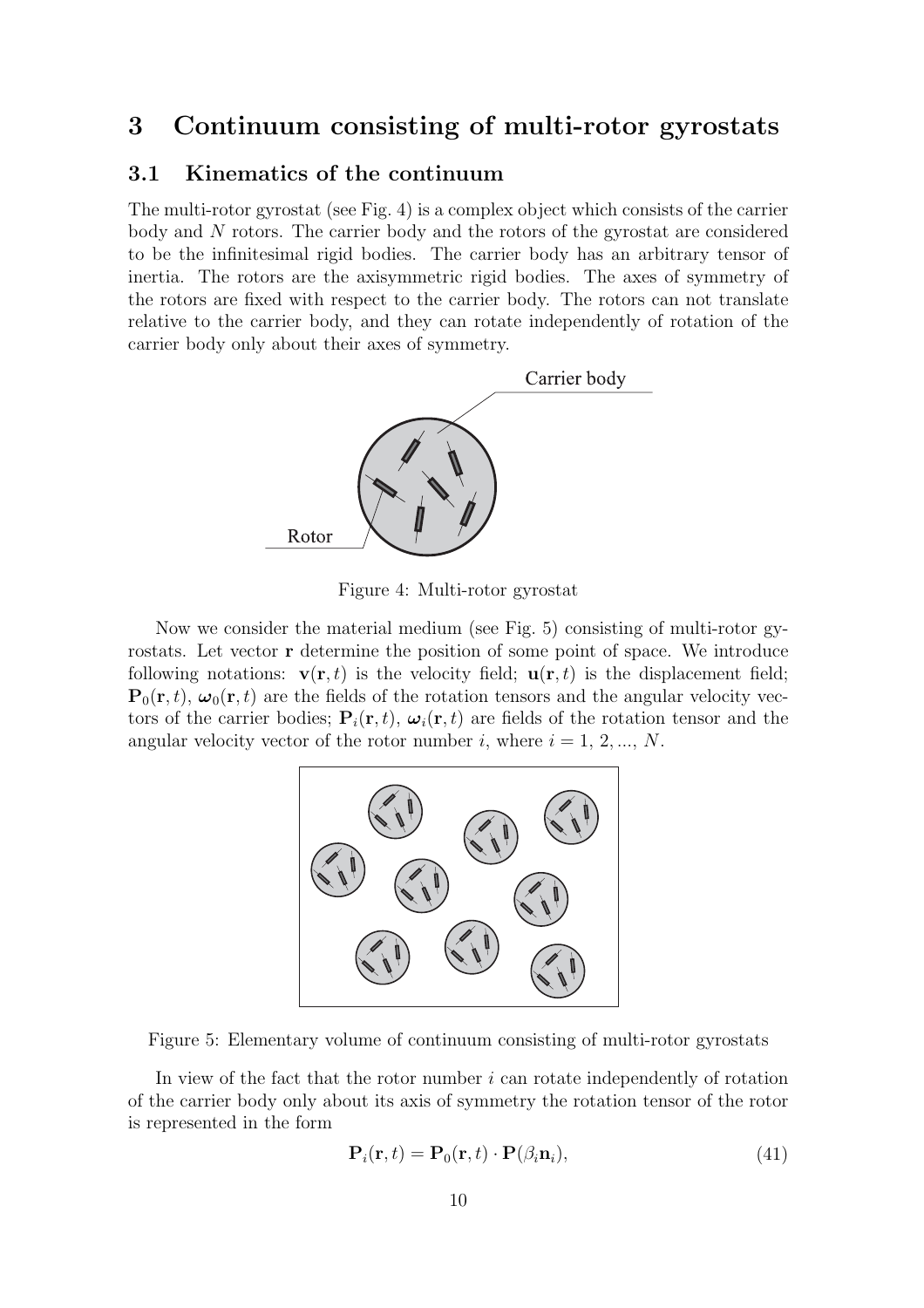where  $\mathbf{n}_i$  is the unit vector which determines the direction of the axis of symmetry of the rotor at the reference position,  $\beta_i(\mathbf{r}, t)$  is the angle of rotation of the rotor with respect to the carrier body. Hence the unit vector  $\mathbf{n}'_i(\mathbf{r},t)$  which determines the direction of the axis of symmetry of the rotor number  $i$  at the actual position takes the form

$$
\mathbf{n}'_i(\mathbf{r},t) = \mathbf{P}_0(\mathbf{r},t) \cdot \mathbf{n}_i. \tag{42}
$$

In the spatial description the angular velocity vector of the carrier body and angular velocity vectors of the rotors are calculated by the formulas:

$$
\boldsymbol{\omega}_0 = -\frac{1}{2} \left( \frac{\delta \mathbf{P}_0}{\delta t} \cdot \mathbf{P}_0^T \right)_{\times}, \qquad \boldsymbol{\omega}_i = \boldsymbol{\omega}_0 + \frac{\delta \beta_i}{\delta t} \mathbf{n}'_i, \qquad i = 1, 2, ..., N. \tag{43}
$$

#### **3.2 The equations of motion**

The multi-rotor gyrostat has  $N + 6$  degrees of freedom which are determined by the following functions:

$$
\mathbf{v}(\mathbf{r},t), \quad \mathbf{P}_0(\mathbf{r},t), \quad \beta_i(\mathbf{r},t), \quad i = 1, 2, ..., N. \tag{44}
$$

In order to find these unknown functions we need to formulate two vector and N scalar equations of motion.

The momentum balance equation for the gyrostats has the form

$$
\nabla \cdot \boldsymbol{\tau} + \rho \mathbf{f} = \rho \frac{\delta \mathbf{v}}{\delta t}.
$$
 (45)

Here  $\tau$  is the stress tensor, **f** is the mass density of external forces,  $\rho$  is the mass density which satisfies Eq. (16).

The angular momentum balance equation for the gyrostats is

$$
\nabla \cdot \boldsymbol{\mu} + \boldsymbol{\tau}_{\times} + \rho \mathbf{m} = \rho \frac{\delta}{\delta t} \mathcal{L}(\mathbf{r}, t), \qquad (46)
$$

where  $\mu$  is the moment stress tensor, **m** is the mass density of external moments, **L** is the mass density of the proper angular momentum of the gyrostat

$$
\mathcal{L} = \mathbf{P}_0(\mathbf{r},t) \cdot \mathbf{C} \cdot \mathbf{P}_0^T(\mathbf{r},t) \cdot \boldsymbol{\omega}_0(\mathbf{r},t) + \sum_{i=1}^N \lambda_i \frac{\delta \beta_i(\mathbf{r},t)}{\delta t} \mathbf{n}'_i(\mathbf{r},t).
$$
 (47)

The first term on the right-hand side of Eq. (47) is the mass density of the proper angular momentum of the gyrostats when the gyrostats move as the rigid bodies, i.e. all rotors are fixed with respect to the carrier body of the gyrostat. The rest terms on the right-hand side of Eq. (47) characterize the influence of the independent rotation of rotors on the proper angular momentum of the gyrostat. Tensor **C** is the inertia tensor of the gyrostat at the reference configuration,  $\lambda_i$  is the axial moment of inertia if the rotor number i.

We should add the system of equations (45), (46) to the the angular momentum balance equations for the rotors. The projections of these equations on the axes of the rotors are

$$
\lambda_i \frac{\delta}{\delta t} \left( \frac{\delta \beta_i(\mathbf{r},t)}{\delta t} + \boldsymbol{\omega}_0(\mathbf{r},t) \cdot \mathbf{n}'_i(\mathbf{r},t) \right) = L_i, \qquad i = 1, 2, ..., N. \tag{48}
$$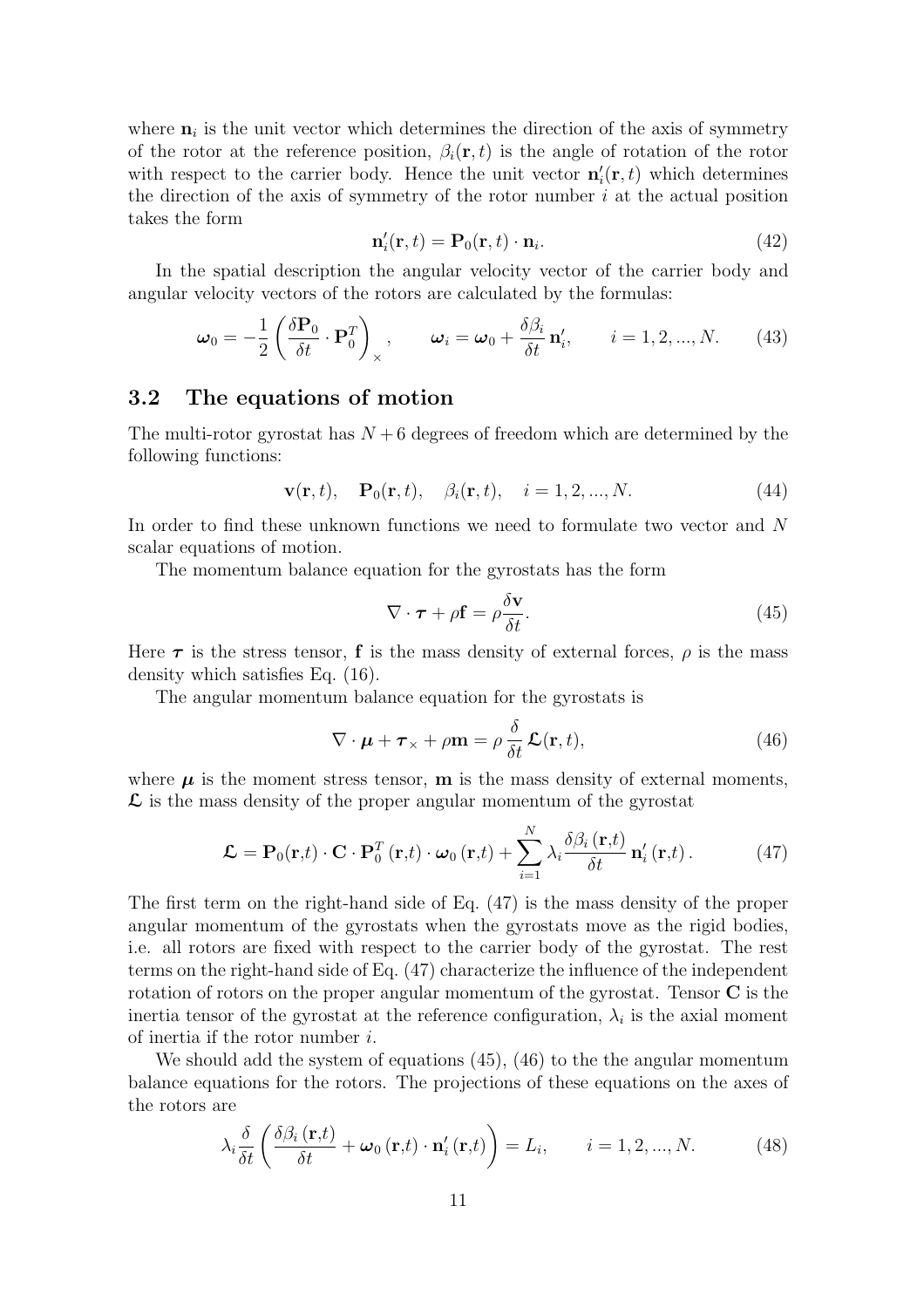Here  $L_i$  is the mass density of external moments acting on the rotor number i. The moment interaction between rotors is supposed to be zero. That is why the moment stress tensors are absent in Eqs. (48).

Now we have two vector and  $N$  scalar equations of motion. The system of equations is not closed. It is necessary to add these equations to the constitutive equations. In order to obtain the constitutive equations we should consider the equation of energy balance.

#### **3.3 Equation of energy balance**

Now we formulate the equation of energy balance (5) for the material medium in control volume  $V$ :

$$
\frac{d}{dt} \int_{(V)} \rho(K+U)dV = \int_{(V)} \rho(\mathbf{f} \cdot \mathbf{v} + \mathbf{m} \cdot \boldsymbol{\omega}_0 + Q)dV +
$$
  
+ 
$$
\int_{(S)} (\boldsymbol{\tau}_n \cdot \mathbf{v} + \boldsymbol{\mu}_n \cdot \boldsymbol{\omega}_0 + H_{(n)}) dS - \int_{(S)} \rho \mathbf{n} \cdot \mathbf{v}(K+U)dS.
$$
 (49)

Here U is the internal energy density per unit mass;  $\tau_n = \mathbf{n} \cdot \mathbf{r}$ ,  $\mu_n = \mathbf{n} \cdot \mu$ ; quantities  $Q$  and  $H_n$  are the rate of the energy supply in volume and through surface  $S$  respectively. The rate of the energy supply through the surface can be expressed in term of energy-flux vector **H** by the formula  $H_n = \mathbf{n} \cdot \mathbf{H}$ . The mass density of kinetic energy for gyrostat has the form

$$
K = \frac{1}{2}\mathbf{v}\cdot\mathbf{v} + \frac{1}{2}\boldsymbol{\omega}_0\cdot\mathbf{P}_0\cdot\mathbf{C}\cdot\mathbf{P}_0^T\cdot\boldsymbol{\omega}_0 + \frac{1}{2}\sum_{i=1}^N\lambda_i\left[\left(\frac{\delta\beta_i}{\delta t}\right)^2 + 2\frac{\delta\beta_i}{\delta t}\boldsymbol{\omega}_0\cdot\mathbf{n}_i'\right].
$$
 (50)

*Remark. From the angular momentum balance equation (46) it is not clear the sense of the external moment* **m** *and the moment stress tensor μ. These moments are the summary moments acting on the gyrostats. In fact, they can act on the carrier bodies or on the rotors. It is not important for Eq. (46). But it is very important to take into account the sense of* **m** *and μ when we formulate the energy balance equation. The reason is the fact that calculating the power of external actions we should multiply the moments acting on the carrier bodies by*  $\omega_0$  *and the moments acting on the rotors by*  $\omega_i$ *. From Eq. (49) it is obvious that* **m** *and*  $\mu$  *are supposed to act on the carrier bodies. Since the moments* L*<sup>i</sup> are absent in Eq. (49) it is clear that they are the internal moments characterizing the interaction of the rotors and the carrier bodies.*

By standard reasoning, taking into account the equation of mass balance (16) we transform the equation of energy balance (49) to the local form

$$
\rho \frac{\delta}{\delta t}(K+U) = \rho \mathbf{f} \cdot \mathbf{v} + \rho \mathbf{m} \cdot \boldsymbol{\omega}_0 + (\nabla \cdot \boldsymbol{\tau}) \cdot \mathbf{v} + (\nabla \cdot \boldsymbol{\mu}) \cdot \boldsymbol{\omega}_0 + + \boldsymbol{\tau}^T \cdot \nabla \mathbf{v} + \boldsymbol{\mu}^T \cdot \nabla \boldsymbol{\omega}_0 + \nabla \cdot \mathbf{H} + \rho Q. \quad (51)
$$